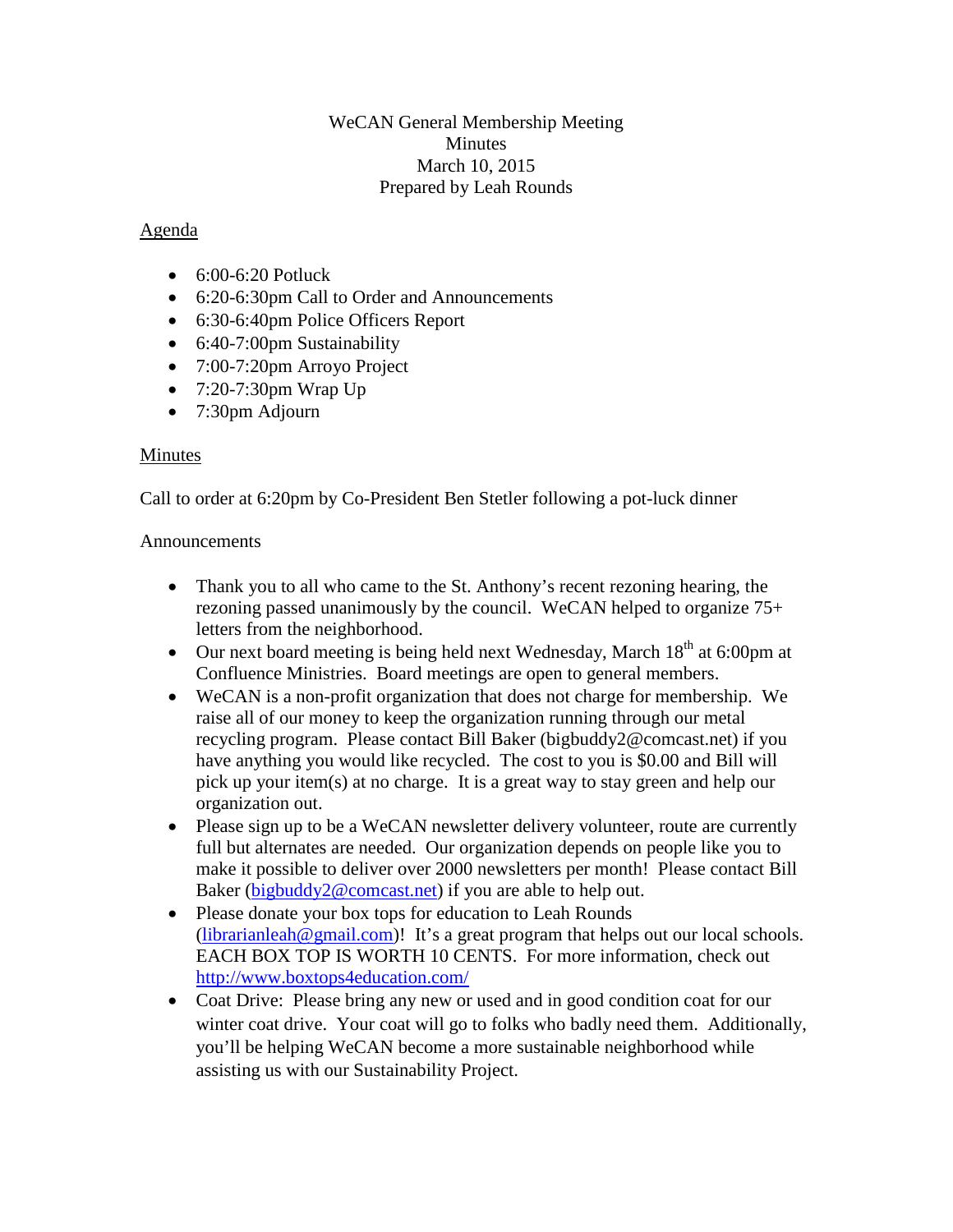• Garage Space Needed—if you or a neighbor has any spare garage space that WeCAN can use to house items for the summer garage sale, please email Barbara Baker at thanksb@comcast.net

Councilwoman Susan Shepherd, District 1

- The Rodolfo "Corky" Gonzales library opened February  $28<sup>th</sup>$ , and over 3,000 community members came through the doors that day. There was a celebration of Gonzales's life with family members present. The new library offers a great children's space, ESL programming, resume and work assistance, and more. There will be a coffee cart run by Girls Inc. called Bold Beans. It will be run by the teen girls on the evenings and weekends, allowing them to learn skills (handling money, making coffee, etc)
- Block 1 rezoning of the St. Anthony's redevelopment did go through. Can build up to 12 stories, with it tapering down to 2 stories. These are the first for-sale condo projects in NW Denver in a very long time. Redevelopment will continue on the site with retail and offices
- There will be affordable housing units built at Colfax and Perry for low-income seniors
- Pot holes are abundant right now with the many freezes and thaws. Report them to 311 or the PocketGov App. More permanent fixes will take place in the spring.

Councilman Dan Pabon, District 4

- Update from the State Capital, 63 days into session
	- o Work-force development package the West Colfax area hasn't rebounded as quickly as some of the surrounding neighborhoods
	- $\sigma$  Work Act will provide 21<sup>st</sup> century skills training and be put to work in energy, construction, and technology
	- o Colorado is 1 of 20 regions that is hiring for technology. Can get trained to code, connected to employers, and be put to work. Done through a grant program
- Contact Dan with any questions or concerns: 303-866-2954 or dan.pabon.house@state.co.us

Officer Gomez, DPD District 1's Community Resource Officer

- Women's self-defense class (15yrs+) is April 11, 9:00am at 2800 Osceola. Kid's self-defense class (7-14yrs boys and girls) is the same day from 2-4pm
- Can always email Officer Gomez with questions, denise.gomez@denvergov.org

Commander Pazen, DPD District 1

• Crime in Denver and in District 1 overall is down. West Colfax, Villa Park, and Sloans will be an area of emphasis for District 1 is 2015.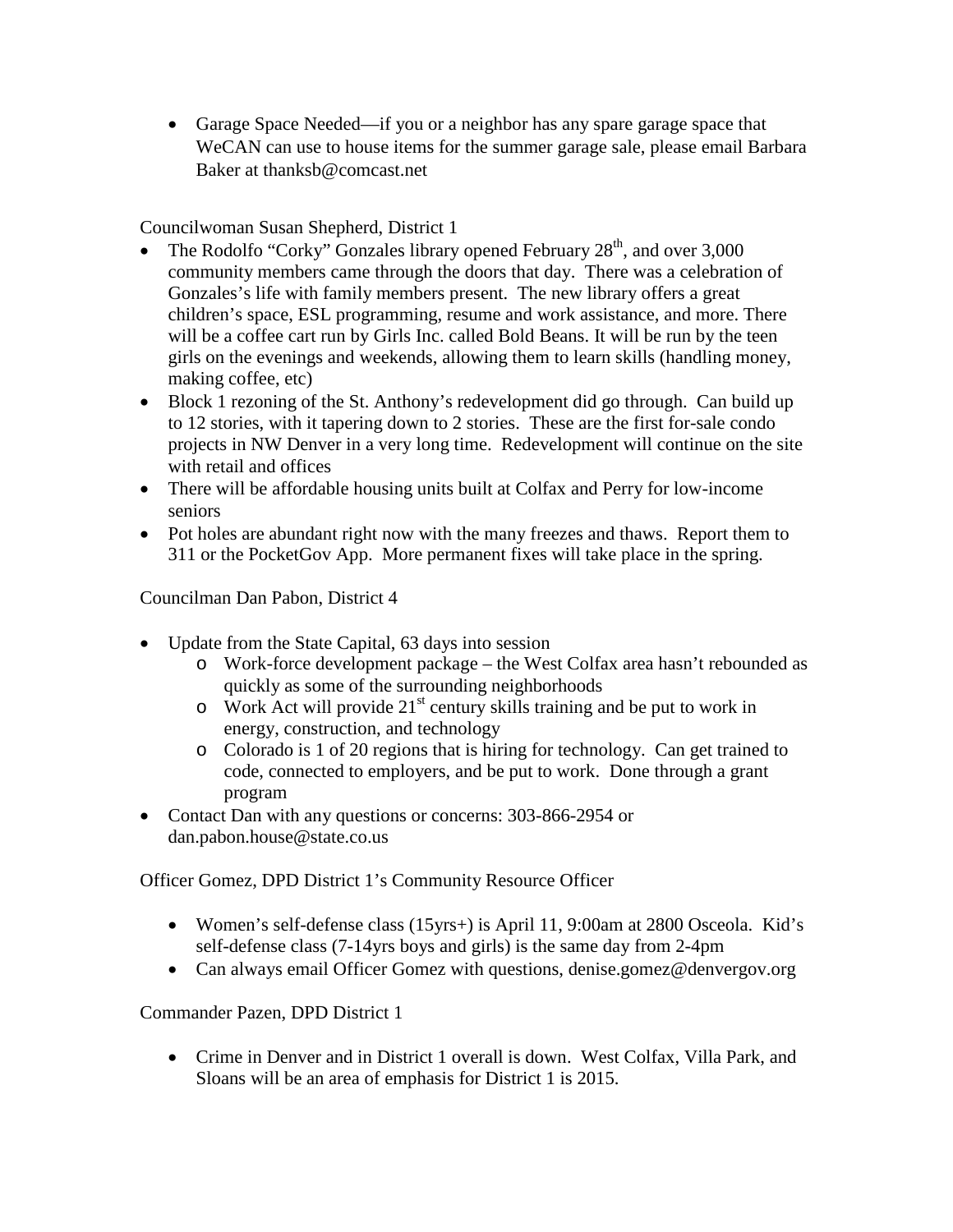• There are 144 Officers in District 1 and 100k+ residents, DPD needs continued support and assistance from neighbors, crime prevention is key.

Lt. Levins, DPD District 1

- Crime stats handed out. They can also be found on DenverGov.org and RAIDSonline
- A few major accomplishments by the District since these stats were updated Feb. 1st arrest of several burglars in the area, went 32 days without another burglary in the neighborhood
- Need help from the residents, don't leave things in your car that would tempt a break-in.
- Leave porch lights on, there is a 67% decrease in vehicle related crimes when porch lights are left on. Free light bulbs are available at the Cop Shop.
- West Colfax has been prone to car theft. Made 19 arrests 3 weeks ago, and there has been a decrease in car thefts since.
- Early 90s Honda models are targeted. If you own one you can get a free club from the district station

A thank you to the 3 volunteers serving on the Zoning Action Committee (ZAG), they advise WeCAN on zoning concerns in the neighborhood.

Carol McKellen introduced Richard Taft of Rocky Mountain Communities, and Terrell Curtis of The Delores Project – Presentation of the Arroyo Project

- Arroyo is a project at King-Knox  $\& 12^{th}$ -13<sup>th</sup> to build 130 affordable housing units
- The Dolores Project overview Provides overnight shelter services for women and transgender individuals, been in the neighborhood for 8 years, provides yearround shelter for 50-60 people every night.
- There are 27 units of affordable housing for families currently on the site, want to put in 90 units of work-force (RMC), and 35 units for formally homeless (Dolores). Will also be redeveloping the over-night shelter program. Frontage along Knox Ct. will be redeveloped
- The Dolores Project is asking for a rezoning from 30 stories to 5 stories, a downzone to be consistent with the rest of the neighborhood
- The concept layout includes a 4 story building with surface parking for the Dolores Project, and 4-5 stories for 95 housing units with two underground parking garages for the RMC.
- $\bullet$  O&A
	- o When would the current buildings be leveled? Demo will start in 2016, there are abatement issues. RMC - Moving residents to a site on  $17<sup>th</sup>$  and Hooker, this will be a temporary relocation with a lot of advanced notice. Still locking down financing for this project. Dolores – shelter guests will stay in place until the new shelter is built. There will continue to be 50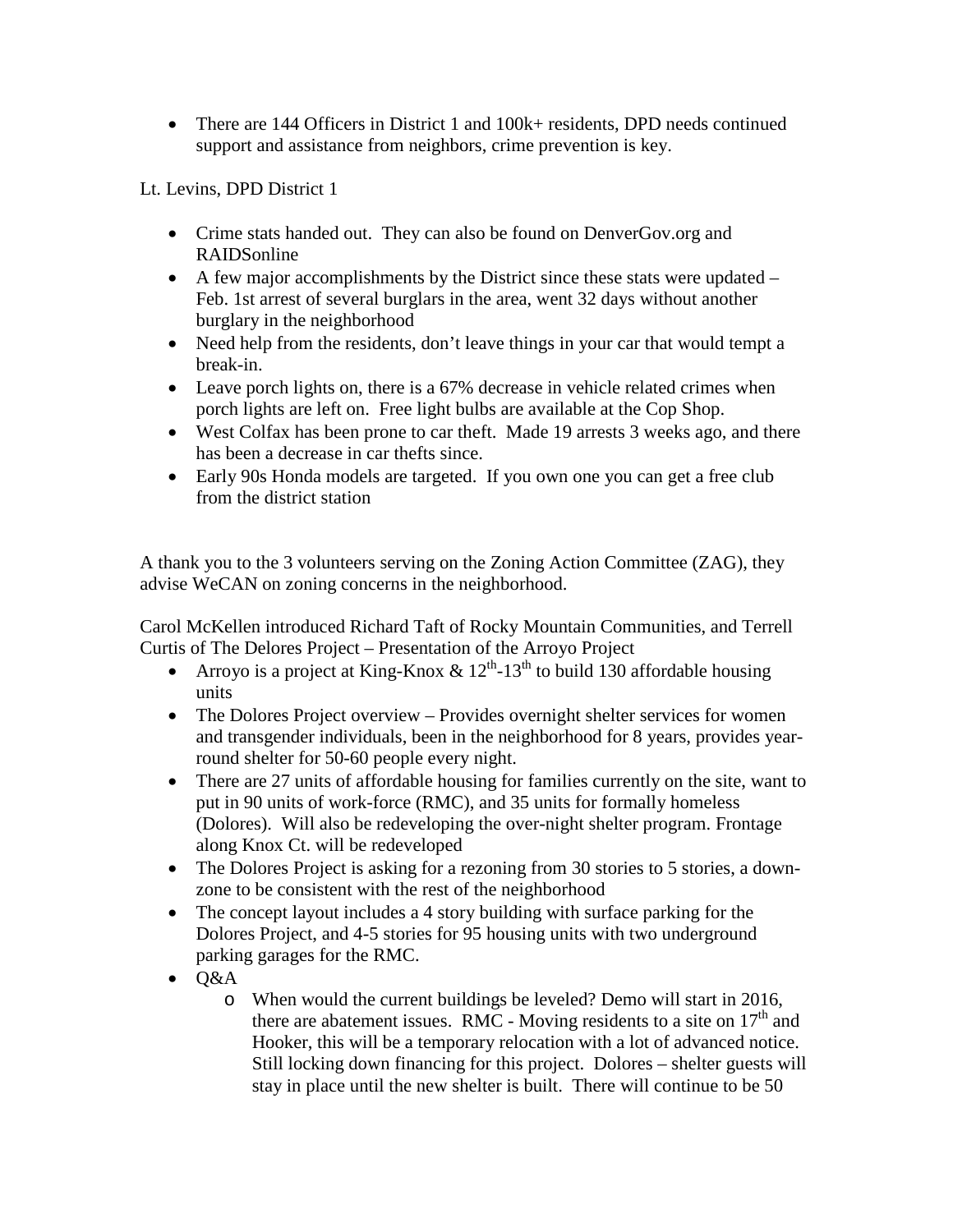shelter beds and leasing can begin for the 35 units when the new building is complete.

- This issue was brought to WeCAN early because the date for the rezoning hearing was moved up to April 1<sup>st</sup>. Wanted the membership to have an opportunity to hear about the project. Will be presenting to SLCG tomorrow evening at 6pm at 2246 Irving St.
- Q&A continued
	- o What is the rezoning at this site? How does the rezoning fit in with the overall project? Denver recently redid the zoning for the city, and made this plot 5 stories, with a partial piece of the overall plot 30 stories. Rezoning would make this 30 stories a 5 story, being consistent with the rest of the plot and the neighborhood.
	- o What money has already been raised for the project? All applications are in to state and federal agencies for low-income tax credits, the Colorado Division of Housing, and the Mayor's office of Economic Development. Robust funding applications are out there.
	- o Has there been any opposition to this rezoning? Have met with all the councilpersons that serve area, all have been happy to see the parcel be consistent with the rest of the neighborhood. The project has been well received.
		- This neighborhood, much like West Highlands, is on its way of becoming gentrified, and this project would preserve some affordable housing in Denver. Currently Denver gains only 1k units of affordable housing for every 3k units that are lost.
		- Westridge housing at  $13^{th}$  & Knox is a low-income Denver Housing Authority (DHA) project, it's slated to be redone in 8 years
	- o Do you have a relationship with DHA? Not currently.
- These units will serve people with an income no higher than 50-60% AMI, and the shelter will serve people with 30% AMI.
- Want to build a community across these two projects, and hope to include a community garden and a community building with class opportunities.

ZAG Presentation on this request for rezoning

- Have researched this rezoning change and can find no obvious reason to oppose it. It is consistent with Blue Print Denver and the West Colfax Plan.
- The proposed design doesn't fit exactly with the WC Plan, which says designs want to embrace the gulch.
- DHA projects are mentioned in the WC Plan, which encourages mixed income housing. May want to look at making some of these units 80% AMI.
- RMC and Dolores response The design is still very conceptual and would be happy to work with the neighborhood on the design. Would like to have a better presence at the Knox light rail station.